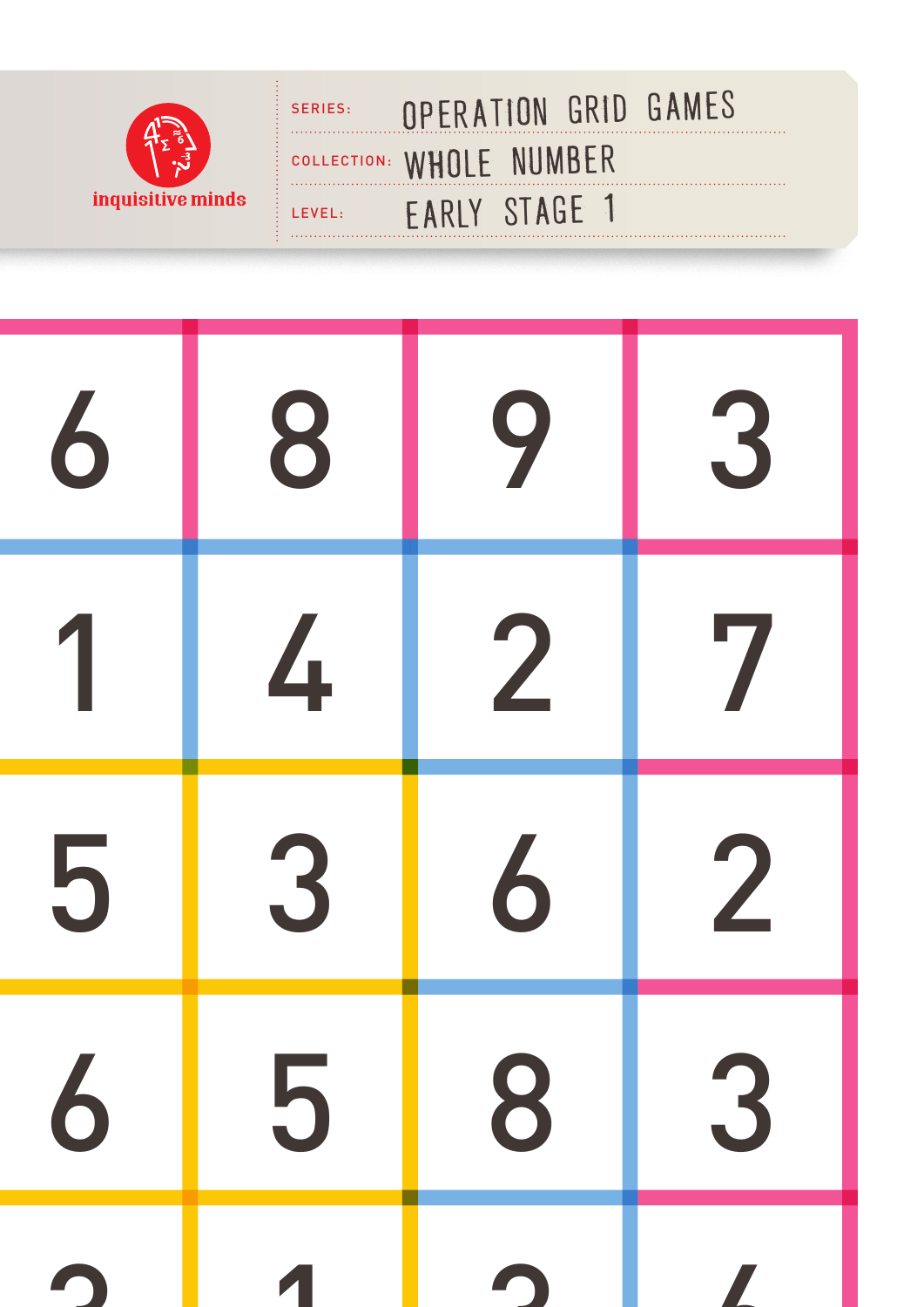## **Complete Collection**

## **How to use:** *Operation Grid Games - Whole Number* **Overview to:** *Operation Grid Games - Whole Number*

### **Spot the Number**

Spot the Number: *Fill a Game Board* Instructions Spot the Number: *Four Small Game Boards* Spot the Number: *Line of Four* Instructions Spot the Number: *Big Game Board* Spot the Number: *Support Material – Counting 1 to 10*

#### **One More**

One More: *Fill a Game Board* Instructions One More: *Four Small Game Boards* One More: *Line of Four* Instructions One More: *Big Game Board* One More: *Support Material – Caterpillar*

### **One Less**

One Less: *Fill a Game Board* Instructions One Less: *Four Small Game Boards* One Less: *Line of Four* Instructions One Less: *Big Game Board* One Less: *Support Material – Caterpillar*

### **Compare**

Compare: *Fill a Game Board* Instructions Compare: *Four Small Game Boards* Compare: *Line of Four* Instructions Compare: *Big Game Board* Compare: *Support Material – Trains*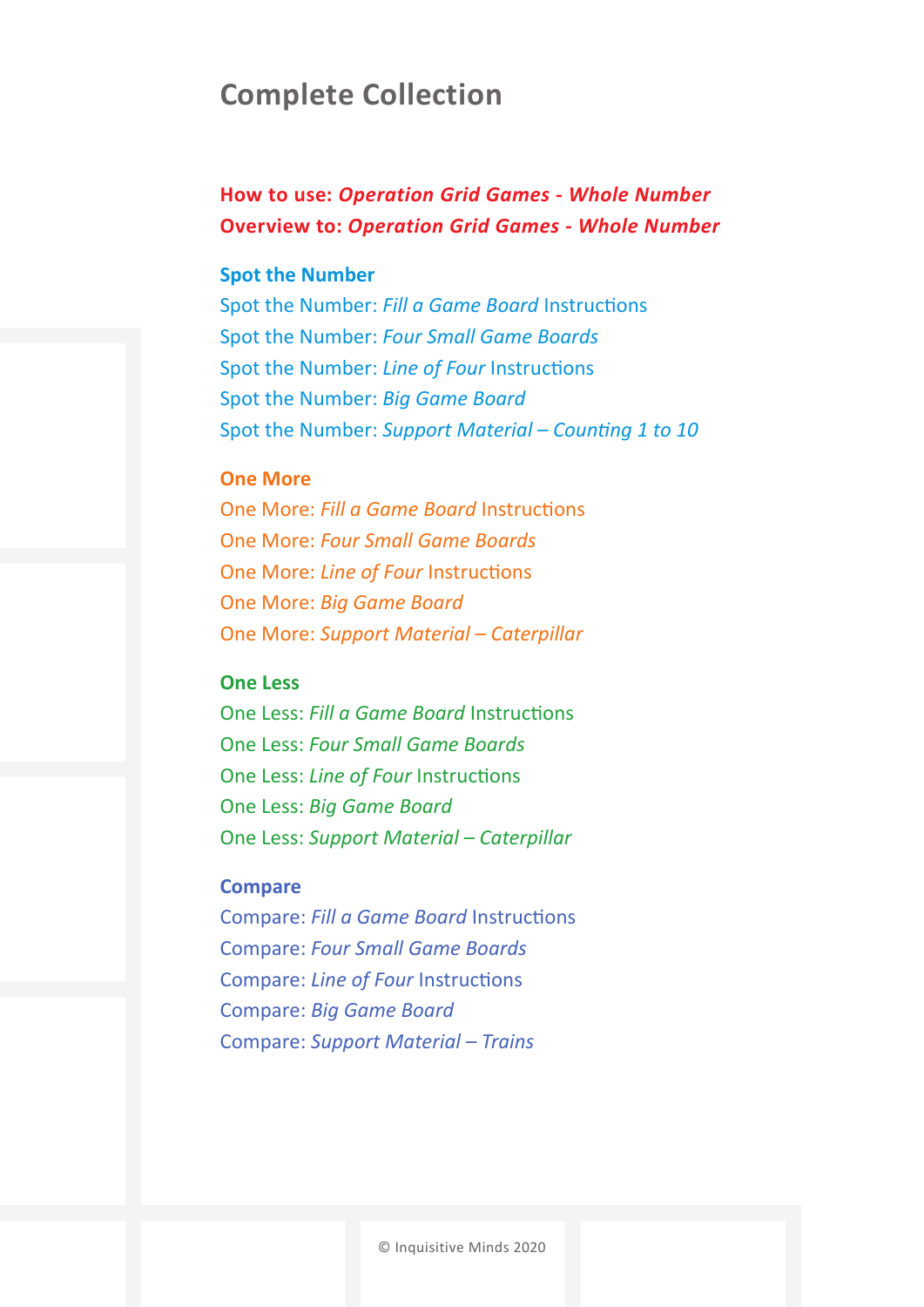# **How to use:**  *Operation Grid Games - Whole Number*

There are two different *Inquisitive Minds Operation Grid Games* collections, designed to assist primary school students in developing their number skills in a fun and engaging way. *Operation Grid Games - Whole Number* is the first collection in this series.

The activities in this collection will help students to learn how to read numbers, find the number before and after a given number as well as compare numbers.

To achieve this goal, the collection includes instructions, game boards and support material.

### **Instructions & Game Boards**

There are four concepts in this collection and two game objectives are provided to reinforce each of these concepts. The eight resulting games each come with their own instructions and game boards.

The four concepts in this collection are ordered by level of difficulty. Teachers may provide differentiation as they present the activities, having some students playing games based on easier concepts while other students play games based on the more advanced ones.

The game objective *Line of Four* is slightly more complex than the game objective *Fill a Game Board*, which allows teachers to provide further differentiation in the classroom. Students may all be practising the same concept, but some could be exposed to a more difficult objective that involves more complex mathematical thinking and a different set of strategies.

### **Support Material**

The support material provided in this collection ensures that students of all abilities find the games accessible.

When each concept is introduced, it is recommended that teachers show students how to use the related support material. Teachers are encouraged to provide the support material to use alongside games until students feel they can work out answers without this scaffolding.

Teachers may choose to use *Operation Grid Games - Whole Number* in their classrooms, or they may like to send materials home to provide a varied and creative approach to homework.

The explanations and instructions accompanying the games and support materials are very explicit to ensure that parents using these materials at home are equipped to support and reinforce the learning that has taken place in the classroom.